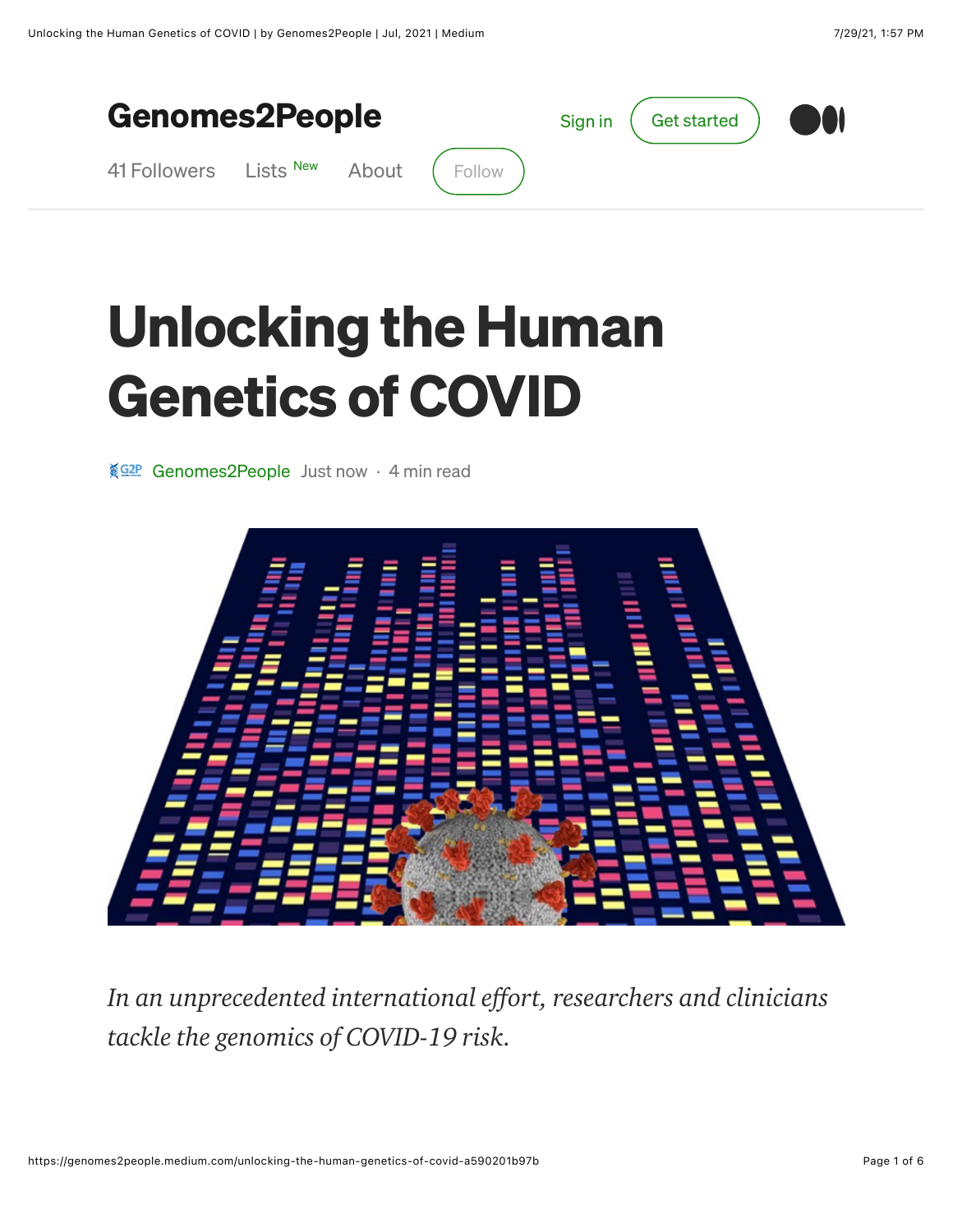## by Robert C. Green

Why does COVID-19 affect some people differently than others? Are some people more likely to contract it than others, even if they've had the same exposure? After contracting COVID, why do some apparently healthy people have an unexpectedly severe response?

For anyone involved in genomic medicine, the next question is obvious: How much of this is genetic?

Answering that question is more difficult than it may seem. The SARS-CoV-2 coronavirus has more than 12,700 identified mutations, at least five strains, and somewhere around 4,000 variants at the moment I'm writing this; if you are reading this later in 2021, those numbers may be considerably higher. COVID-19, the disease resulting from the coronavirus — as we have all heard many times by now — is also complex, and the reasons why some people are more severely affected than others are not well understood.

Early in the pandemic, when we understood even less about the disease, researchers around the world were asking these same questions. Finding genetic risk factors for COVID susceptibility could go a long way toward understanding and fighting the disease globally — but that kind of research requires data, with a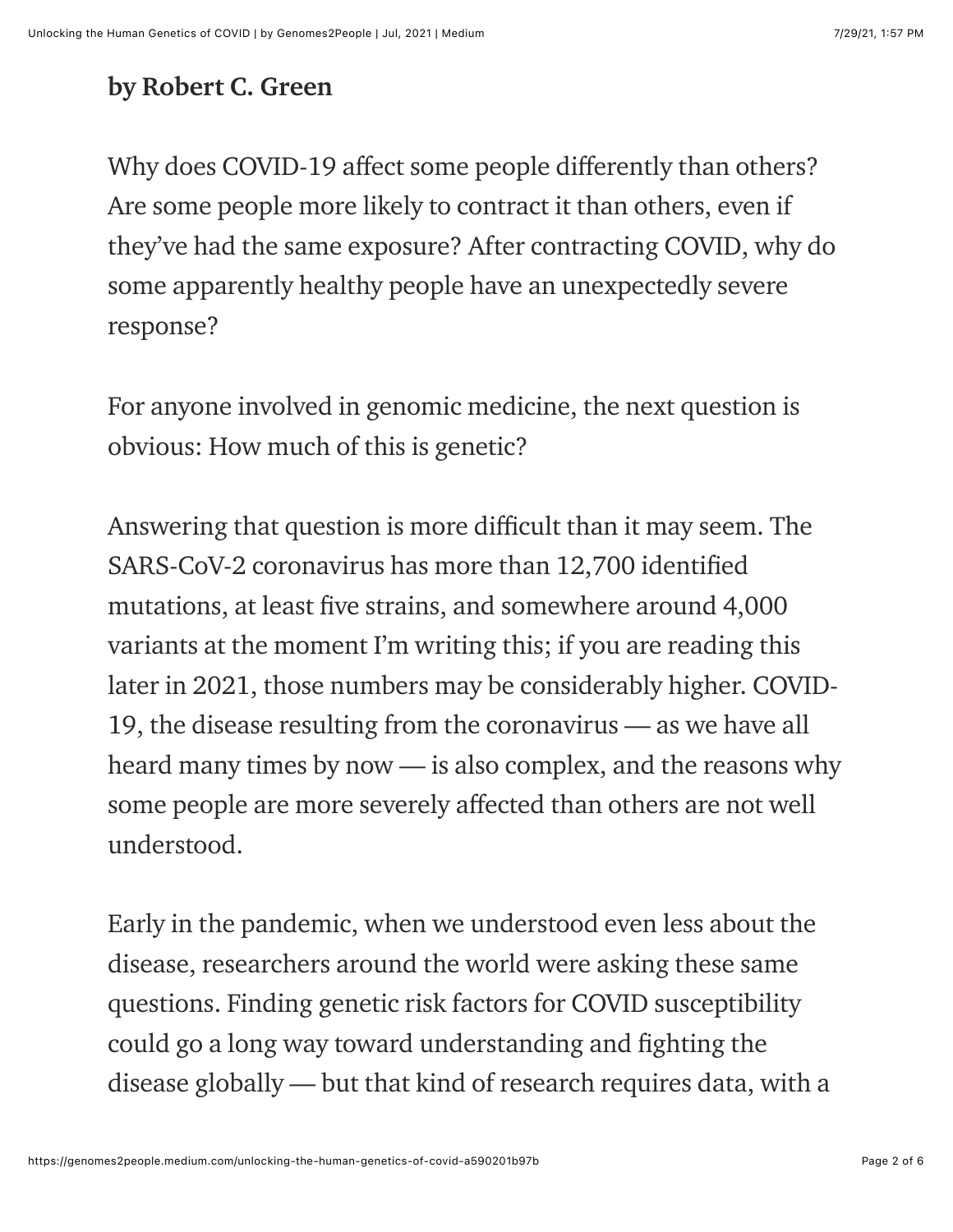large and diverse sample of individuals who have been differently affected by the disease; it requires time for gathering the data, for genome sequencing, for analyzing the results, and for coordinating everyone's efforts; and it requires people with the expertise to do all of this. In normal times, it would be an undertaking that might stretch for years and still leave many questions unanswered.

These are not normal times. As researchers began to tackle identifying the genetic components of COVID, a remarkable consortium came together — the COVID-19 Host Genetics [Initiative — which linked several thousand researchers to s](https://www.covid19hg.org/)hare data and work together to identify human genetic variations that influence responses to the coronavirus. It has been an enormous undertaking that relied upon cooperation not only across disciplines, but across institutions, and across the world. The scale, and the way we have all come together, not through a grant or some other funding source, but through a genuine effort to meet the urgency of the situation, is like nothing I've seen before in my career as a clinical researcher.

Our [Genomes2People](https://www.genomes2people.org/) (G2P) research program contributed to the consortium in a small way by helping to organize some of the data from our Mass General Brigham biobank cohort, which was used in combination with additional data sources to run a large genome-wide association study ([GWAS\)](https://www.broadinstitute.org/visuals/explainer-genome-wide-association-studies) analysis that was able to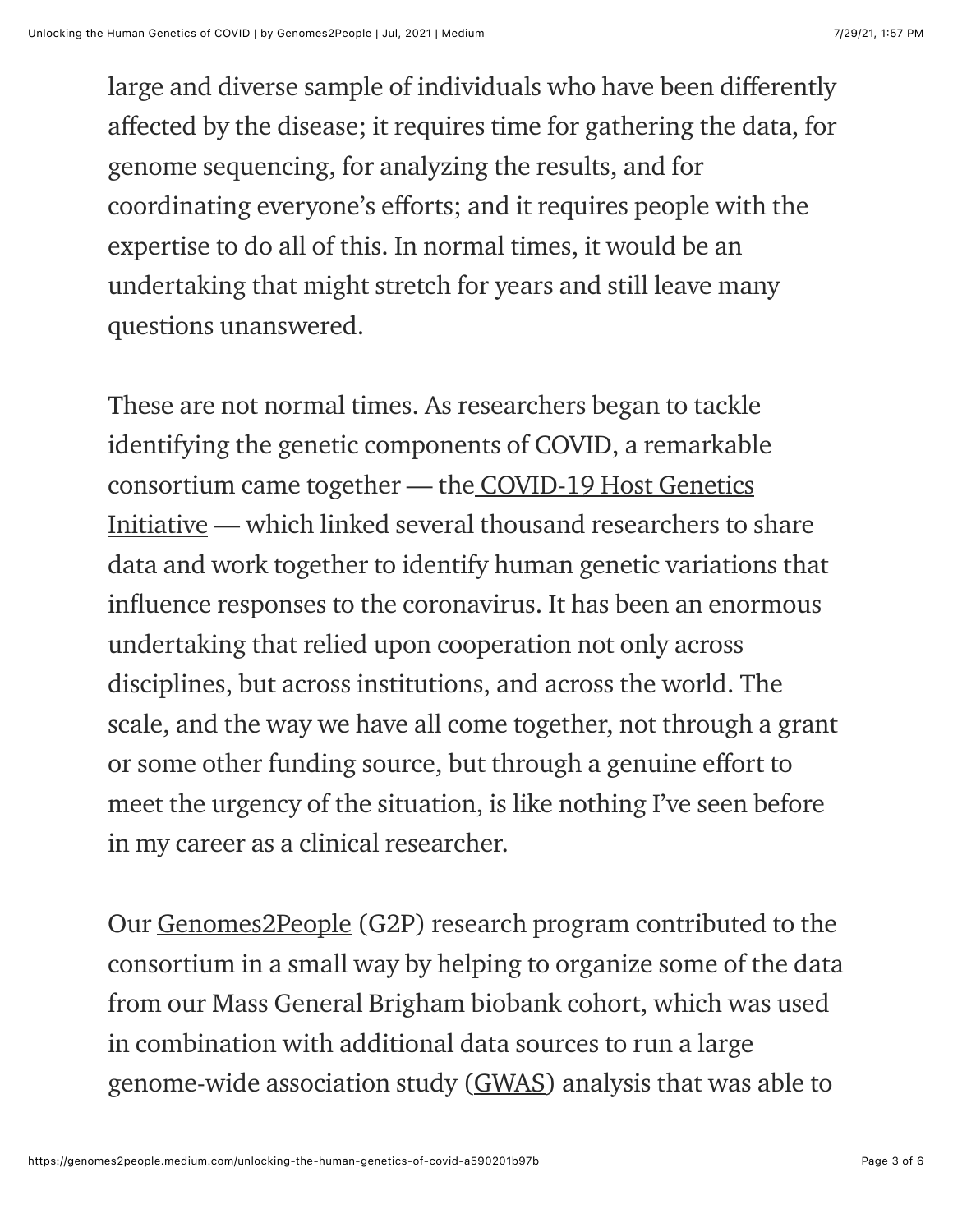identify several genetic variants that have [robust associations](https://www.covid19hg.org/blog/2020-11-24-covid-19-hgi-results-for-data-freeze-4-october-2020/) [with COVID-19 severity. This information, published in the](https://www.genomes2people.org/wp-content/uploads/2021/07/20210708_nature_COVID-19hg_MappingHumanGeneticArchitectureOfCOVID-19.pdf) journal Nature in June 2021, could lead to new insights about the biology of the virus and to future treatments, both during the current pandemic and for many years to come as we adapt to a world where the coronavirus [continues to circulate](https://www.nytimes.com/2021/05/03/health/covid-herd-immunity-vaccine.html).

How are people going to find out if they have these variants in the first place? Will they get their genome sequenced just to learn their COVID risks? Probably not yet. But many people have already received genome sequencing for clinical reasons or as research participants, and when potentially important genetic risk factors unrelated to the primary purpose of testing are found in the process, we have standards for returning these secondary findings to patients, recommended by The American College of Medical Genetics and Genomics (ACMG). And when we make new discoveries about genetic variants, we should have mechanisms for [updating genome sequencing reports](https://genomes2people.medium.com/how-frequently-should-genomic-results-be-updated-548cf2fcc9b8) that people received before those discoveries.

Which brings us back to COVID. Last year[, two colleagues and I](https://www.genomes2people.org/wp-content/uploads/2020/06/20200615_Biobank_Nautre_BIoabnksIdentifyFindingsforCovid.pdf) proposed that, beyond the ACMG recommendations, biobanks should also notify patients with genetic conditions likely to increase their COVID-19 risks. If the patient were to contract COVID, their doctors could use this information to avoid or mitigate complications — and, potentially, save the patient's life.